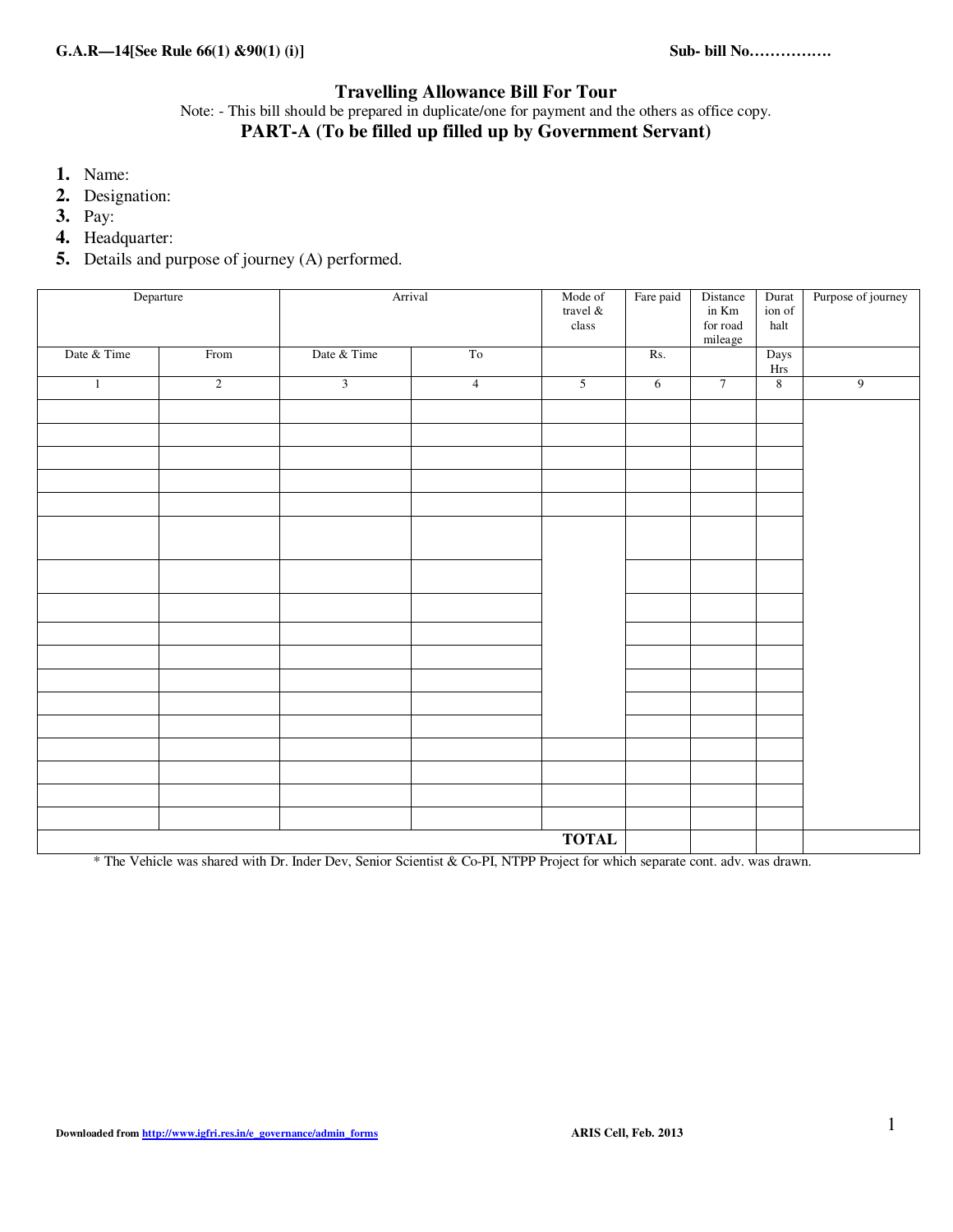## **Mode of Journey:**

| (i) | Air                                                                         |      |
|-----|-----------------------------------------------------------------------------|------|
|     | (a) Exchange voucher arranged by office                                     |      |
|     | (b) Ticket/ Exchange voucher arranged by                                    | yes  |
|     | (ii) Rail                                                                   |      |
|     | Whether traveled by Mail/Express/Ordinary train?<br>(a)                     | yes  |
|     | Whether return ticket available ?<br>(b)                                    |      |
|     | If available whether return ticket purchased ? If not state reasons.<br>(c) |      |
|     | (iii)Road                                                                   |      |
|     | Mode of conveyance used i.e. by Govt .transport/by taking                   |      |
|     | A taxi, single seat in a bus or other public conveyance/by                  |      |
|     | sharing with another Govt. servant in car belonging to                      |      |
|     | him or to a third person to be.                                             |      |
|     | (iv) Date of absence from place of halt on account of                       | N.A. |
|     | (a) R.H. and C.I.:-                                                         |      |
|     |                                                                             |      |
|     | (b) Not being actually in camp on Sunday and holidays.                      |      |
|     |                                                                             |      |

- (v) Dates on which free board and /or lodging provided by the state or any organization financed by State founds:
	- (a) Board only
	- (b) Lodging only
	- (c) Board and lodging
	- **(vi)** Particulars to be furnished along with hotel receipt etc. in cases where higher rate of D.A. Is claimed for stay in hotel other establishments board and /or lodging at scheduled tariffs----

|      | Period of stay | Name of hotel / Guest House | Total amount paid |
|------|----------------|-----------------------------|-------------------|
| From | To             |                             |                   |
|      |                |                             |                   |
|      |                |                             |                   |
|      |                |                             |                   |
|      |                |                             |                   |
|      |                |                             |                   |
|      |                |                             |                   |
|      |                |                             |                   |
|      |                |                             |                   |
|      |                |                             |                   |
|      |                |                             |                   |
|      |                |                             |                   |
|      |                | <b>Total</b>                | Rs.               |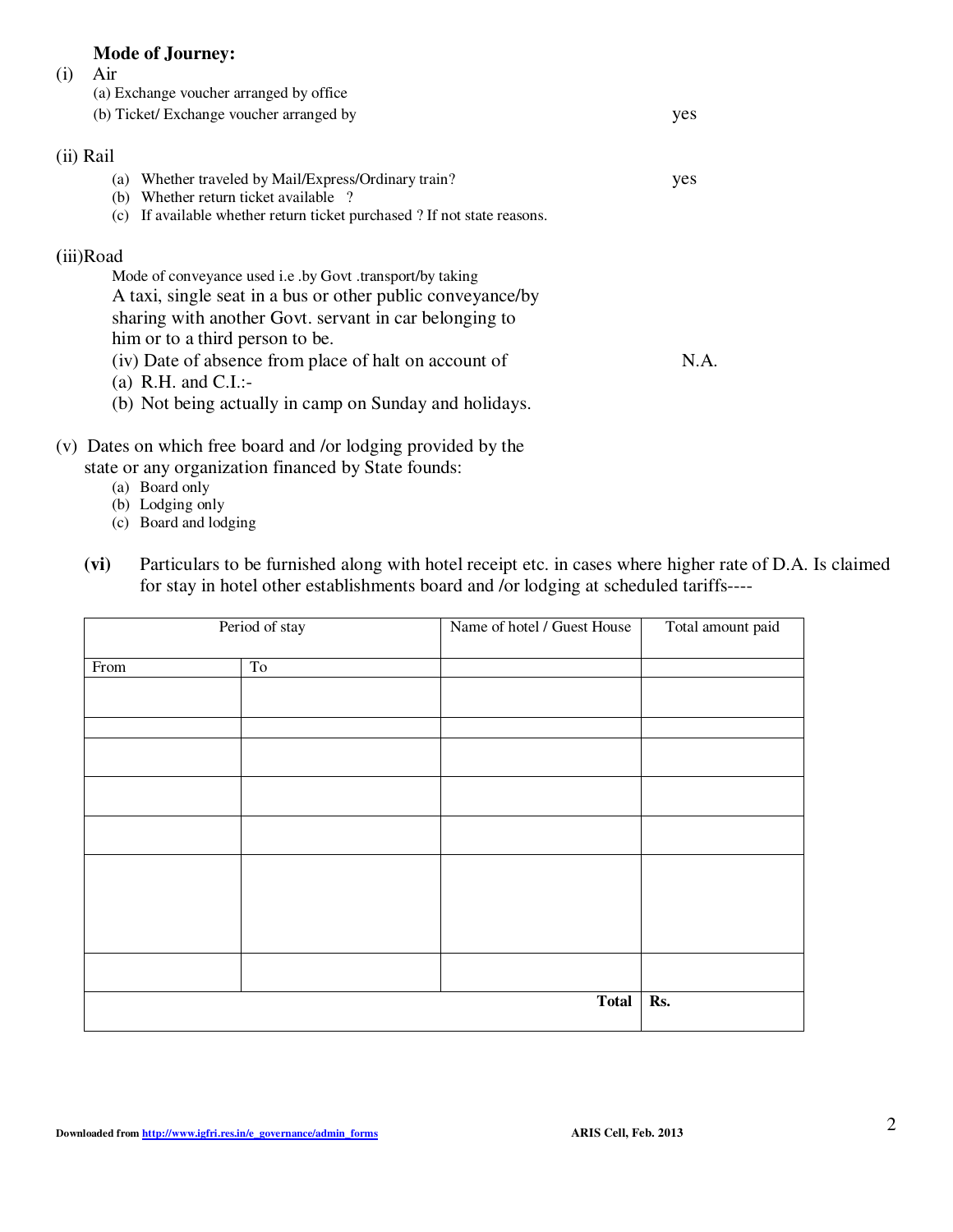10. Particular of journey (s) for which higher class of accommodation than the one to which the Government servant is entitled was used.

| Date | Name of Places |    | Mode of<br>conveyance<br>used | Class to which<br>entitled | Class to which<br>traveled | Fare of the<br>entitled class |
|------|----------------|----|-------------------------------|----------------------------|----------------------------|-------------------------------|
| 1    | From           | To |                               |                            |                            |                               |
|      | $\overline{c}$ | 3  | $\overline{4}$                | 5                          | 6                          | 7                             |
|      |                |    |                               |                            |                            |                               |
|      |                |    |                               |                            |                            |                               |
|      |                |    |                               |                            |                            |                               |
|      |                |    |                               |                            |                            |                               |
|      |                |    |                               |                            |                            |                               |
|      |                |    |                               |                            |                            |                               |
|      |                |    |                               |                            |                            |                               |
|      |                |    |                               |                            |                            |                               |
|      |                |    |                               |                            |                            |                               |
|      |                |    |                               |                            |                            |                               |
|      |                |    |                               |                            |                            |                               |
|      |                |    |                               |                            |                            |                               |
|      |                |    |                               |                            |                            |                               |

If the journey (s) by higher class accommodation has been performed with the approval of the competent authority. No and date of the sanction may be quoted.

| Details of journey (s) performed by road between places connected by the rail. |  |  |  |  |  |
|--------------------------------------------------------------------------------|--|--|--|--|--|
|--------------------------------------------------------------------------------|--|--|--|--|--|

| Date | Name of Places | Fare paid / Rs |  |
|------|----------------|----------------|--|
|      | From           |                |  |
|      |                |                |  |
|      |                |                |  |
|      |                |                |  |

Total claim:

## **Total:**

Advance:

Amount claimed:

Amount of T.A. advance. If any drawn:

Certified that the information as given above is true the best of my knowledge and belief.

### **Date: Signature of the Govt. Servant**